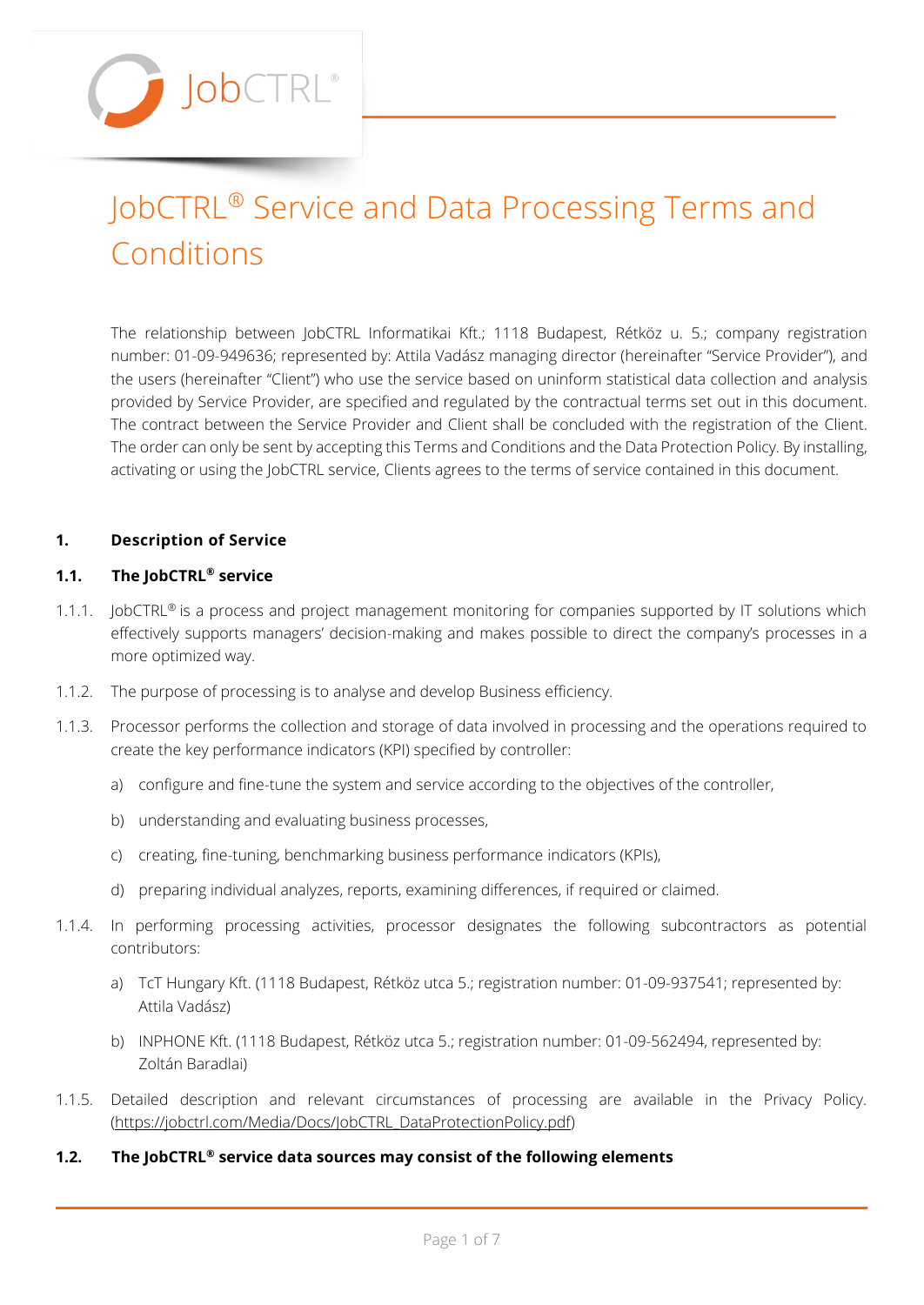- 1.2.1. Data recorded manually by the Users in the client programme or in the web application.
- 1.2.2. The JobCTRL® application installed on the work station that gathers statistical data in the computer environment. Additional data may be the following depending on the parameters set:
	- a.) the ID of the computer running the client program
	- b.) the currently chosen task
	- c.) the active applications running on the computer
	- d.) the content of the headers of the windows
	- $e$ ) the URLs in case of browsers
	- f.) the sender, recipient, subject of e-mails (in case of Outlook, Gmail, Lotus Notes)
	- g.) the Calendar Title and Location fields (in case of Outlook Calendar, Google Calendar (for more information: https://youtu.be/ORfXOpx7XOo))
	- h.) the title and path of files (in case of Microsoft Word, Excel, PowerPoint, Acrobat Reader)
	- i.) the image of the screen of the computer (optional, switched off as a default setting)
	- j.) the intensity of keyboard and mouse use
- 1.2.3. The JobCTRL<sup>®</sup> application running on smartphones gathers statistical data in an Android or IOS operating system-equipped smartphone environment, and forwards the recorded data to the JobCTRL® server. The forwarded data may be the following depending on the parameters set:
	- a.) the ID of the smartphone running the client program
	- b.) the currently chosen task, work session
	- c.) in case of a call, the number called and the related name (optional, switched on as a default setting)
	- d.) geographical location of the smart phone (GPS coordinates) (optional, switched on as a default setting)
- 1.2.4. Optionally created interface with any of the systems used by the Client.
- 1.2.5. Central server-side application that collects, stores, processes and prepares for display the data recorded and forwarded by the client software.
- 1.2.6. Web-based application interface, which enables the viewing and the setting, modification of the parameters of the service use:
	- a.) data, settings concerning users, user groups
	- b.) data, settings concerning tasks, task groups
	- c.) data, settings concerning automatic rules

# **1.3. If Client uses the service as a cloud-based service**

- 1.3.1. All infrastructural elements are provided by Service Provider.
- 1.3.2. Client shall ensure that JobCTRL® client application can be installed on the work stations and that the computer running the client program can reach the servers of Service Provider.
- 1.3.3. The web application interface is available on the Internet at: http://jobctrl.com.
- 1.3.4. In case of cloud-based service the updating of the JobCTRL® service is carried out automatically. Service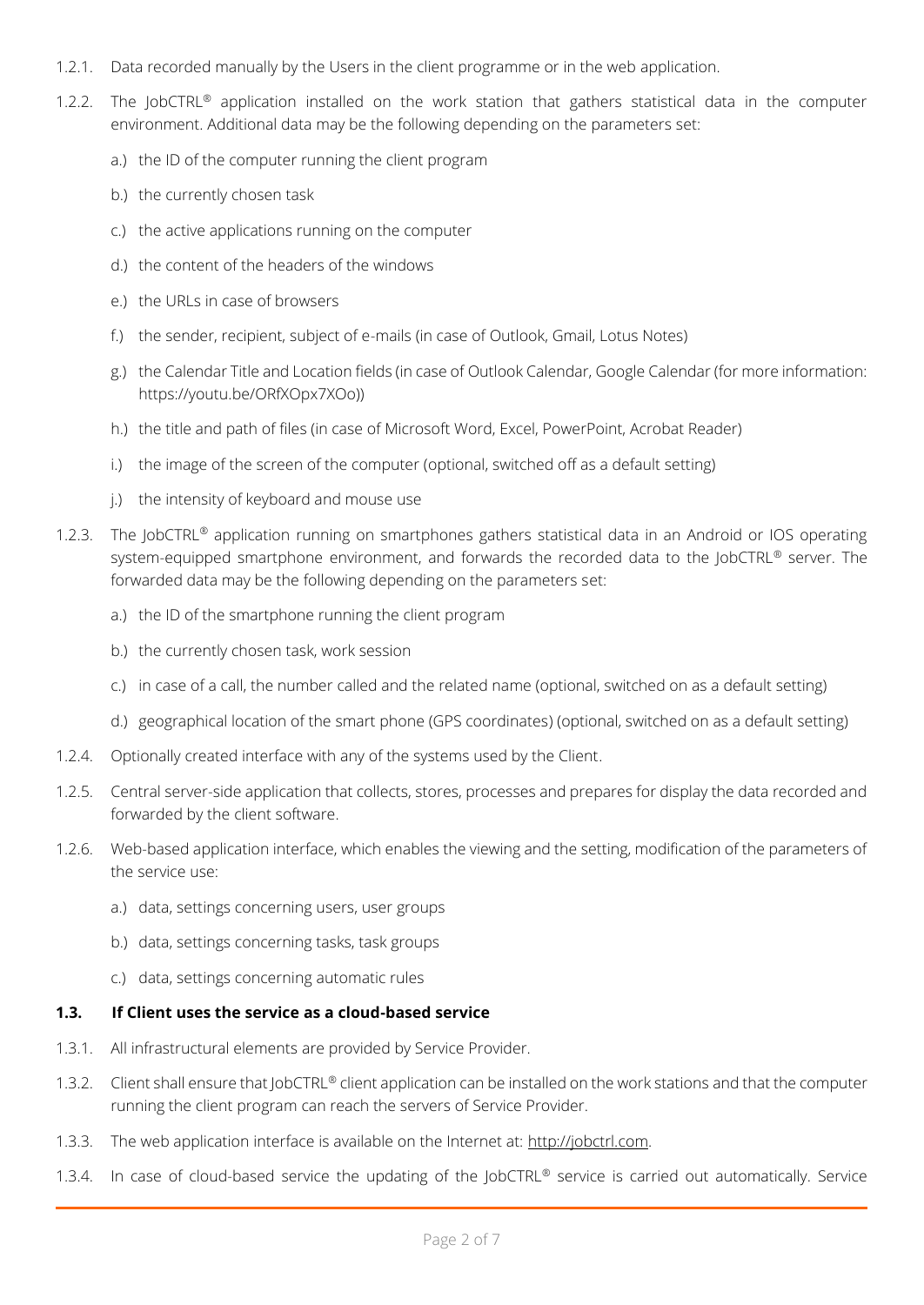Provider notifies Client of version changes on the http://jobctrl.com web application interface available on the Internet.

# **1.4. If Client uses the service as an installed system**

- 1.4.1. The central server-side application is running on the hardware provided by Client
- 1.4.2. Service Provider provides the software elements of the JobCTRL® service, which does not include the commercially available operating system, MS SQL Server 2008 R2 Standard, etc.
- 1.4.3. The web application interface is available on the internal intranet network of Client.
- 1.4.4. Updating the JobCTRL® service in case of systems installed on the client's server:
	- a.) Service Provider provides an installing package for Client.
	- b.) Client provides remote server access to Service Provider.

#### **1.5. User's manual**

1.5.1. The detailed description of the use of the Service is included in the Client program and Web-based application page helps and tooltips.

#### **2. Service fee and payment conditions**

#### **2.1. Remuneration of Service in case of post-paid payment on the basis of service usage**

- 2.1.1. Parties establish that the performance of Service Provider shall be considered as continuous service and agree to settle their accounts monthly, in arrears.
- 2.1.2. Service fee: USD 1 + VAT / active working day / user
- 2.1.3. The active working days of all Users having unique identifiers in the JobCTRL® application are subject to service fee. One commenced day of one User (5 minutes or a period of more than that spent with work, either on weekdays or at the weekend) shall be considered as active working day.

# **2.2. Remuneration of Service in case of pre-paid payment on the basis of annual fee**

- 2.2.1. Parties establish that the performance of Service Provider shall be considered as continuous service and agree to annually settle their accounts in advance upon the annual record date (after the 30-day free period in the first year).
- 2.2.2. Service fee: USD 120 + VAT / year / user

# **2.3. Expert fees**

2.3.1. For the client request which could not be handled in course of standard service circumstances, standard helpdesk support and not covered by the on-time implementation are subject to a custom pricing. The pricing of these requests are done using the below hourly fees:

| Software Engineering and Service Development | USD 70 + VAT / hour |
|----------------------------------------------|---------------------|
| Custom Report development and programming    | USD 60 + VAT / hour |
| Project Management, Consulting               | USD 50 + VAT / hour |
| Software implementation, on-site support *   | USD 40 + VAT / hour |
|                                              |                     |

\* the first 4 hours are free during the implementation period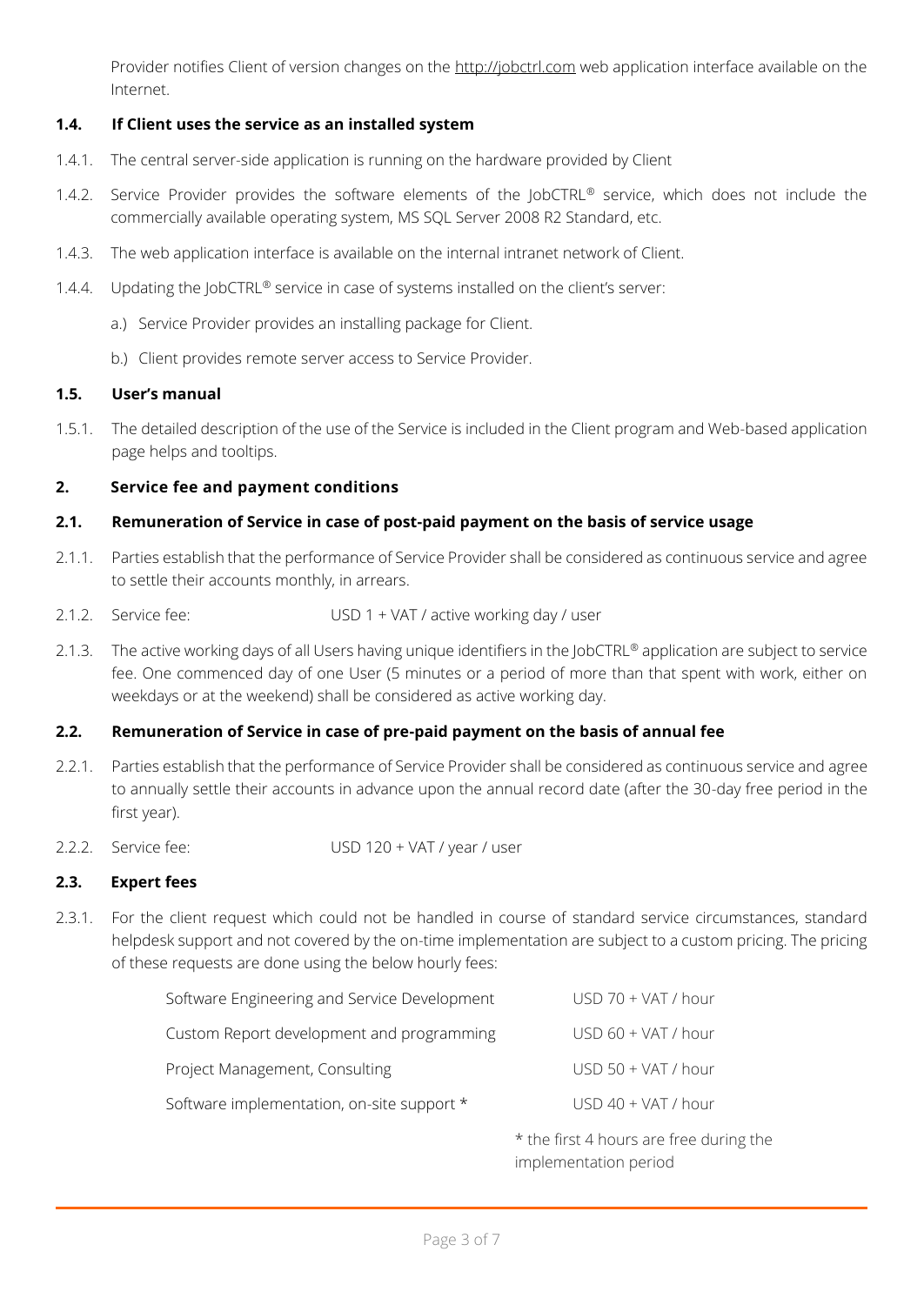# **2.4. Free period**

- 2.4.1. Service Provider undertakes to provide the Service for the duration of the implementation period free of charge with full functionality, defined by the Parties within 30 days of the conclusion of the Contract.
- 2.4.2. After the free period expires, the Service automatically becomes a paid service.

# **2.5. Payment conditions**

- 2.5.1. Service Provider shall deliver to Client its invoice in compliance with the prevailing laws, properly, the invoice shall bear all form content, and shall be suitable for exercising right to tax deduction, electronically/by postal service until the 10th working day following the last day of the accounting period.
- 2.5.2. Client shall pay the invoice of Service Provider within 15 days of the issuance of the invoice by bank transfer to the current bank account of Service Provider. In case of default in payment Client shall pay a default interest rate equal to the double of prevailing central bank base rate. Client acknowledges that in case of any default in payment of more than 45 days, Service Provider is entitled to discontinue or suspend the service, Service Provider shall in no way be made liable for damages arising from such discontinuation or suspension.

#### **3. Request management and troubleshooting**

#### **3.1. Complaint management process, error reporting**

- 3.1.1. Service Provider provides 7/24 availability for complaint management.
- 3.1.2. If the field work of Service Provider one a site specified by Client is necessary, Client shall ensure the conditions of Service Provider's field work.
- 3.1.3. Service Provider accepts requests and error reports primarily on the e-mail address continuously checked by Service Provider or on a specific hotline telephone number:

Telephone number (7/24 Hotline): +36 1 465 8808 E-mail address: support@jobctrl.com

# **3.2. Troubleshooting**

- 3.2.1. In the framework of the troubleshooting service, upon the request of the error complainant Service Provider participates in the activities connected to the troubleshooting of the errors of the JobCTRL® service, i.e. carries out the identification of the error indicated and the repair of the error that proved to be real.
- 3.2.2. It shall not be considered as a lack of conformity of Service Provider if the error derives from the improper or faulty operation of component of an IT platform that was provided not by Service Provider.
- 3.2.3. Service Provider shall not be obliged to repair an error if the error is caused by a software supplied not by Service Provider, or the error is caused by systems connecting to the JobCTRL® service.
- 3.2.4. The guarantee obligation of Service Provider related to the Service ceases if Client or any third party without the prior written consent modifies the software provided by Service Provider under the present Agreement or the operating circumstance thereof, as well as if Client or any third party modifies the data structure.

# **3.3. Availability, troubleshooting time**

3.3.1. Service Provider shall perform the availability based on monthly settlement and according to the following chart: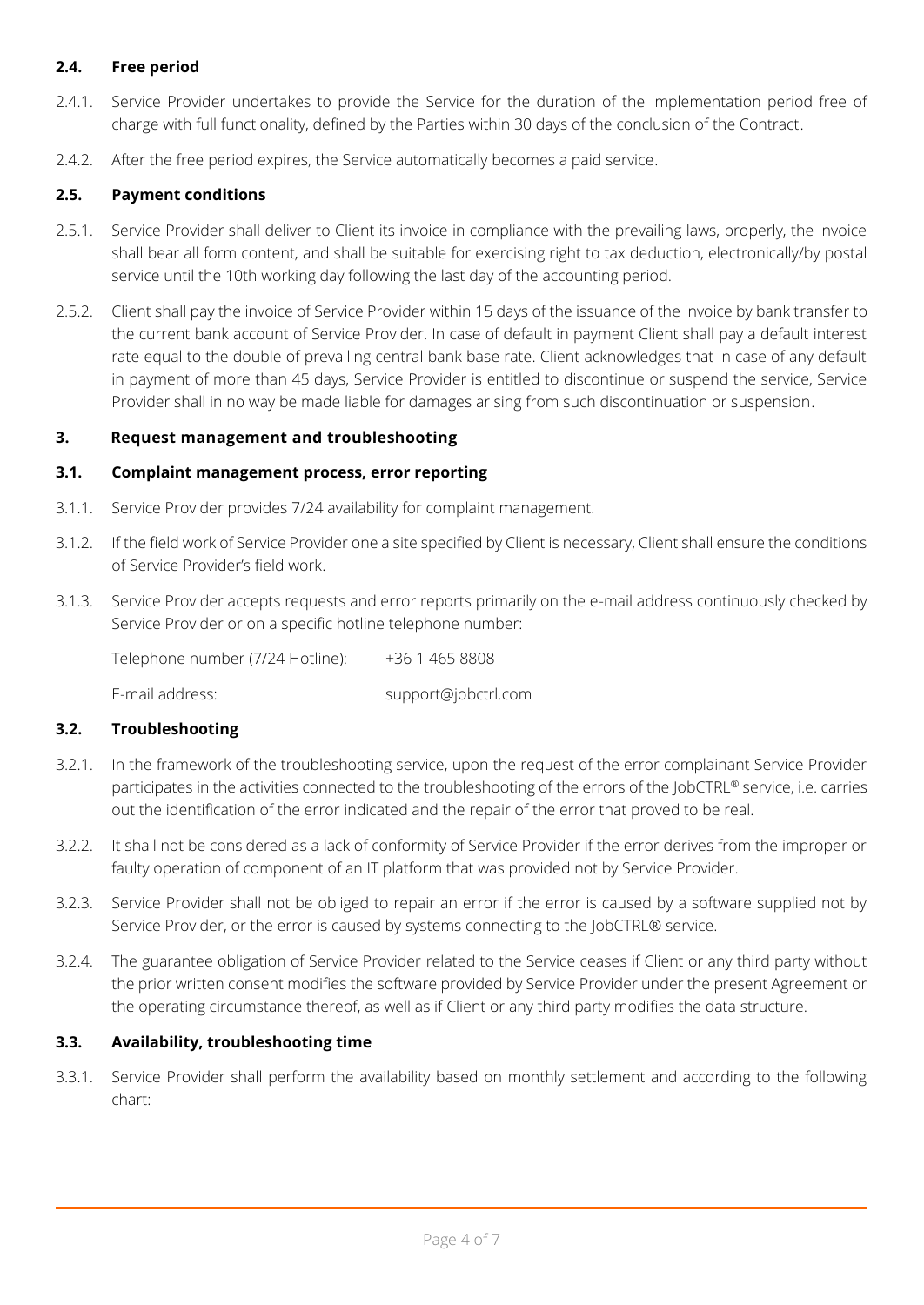| Error category | Error category                                                                                                           | Availability | Troubleshooting time                    | The penalty is                 |
|----------------|--------------------------------------------------------------------------------------------------------------------------|--------------|-----------------------------------------|--------------------------------|
| Critical error | The JobCTRL® system cannot perform the<br>basic functions.                                                               | 99 %         | 4 hours                                 | 1 %/hour of the<br>monthly fee |
| (Category A)   | An error jeopardizing the realization of<br>basic measuring functions.                                                   |              | Troubleshooting<br>starts within 1 hour |                                |
| Normal error   | There is an error event noticeable by the<br>Client.                                                                     |              |                                         |                                |
| (Category B)   | An error not jeopardizing the basic<br>measuring functions, but it may become<br>critical within a short period of time. | 97 %         | 1 day                                   | 1 %/day of the<br>monthly fee. |
| Other error    | The error that has no effect on the                                                                                      |              |                                         |                                |
| (Category C)   | realization of the basic measuring<br>functions, an error concerning<br>monitoring, operation.                           |              | 5 working days                          | 1 %/day of the<br>monthly fee  |

# **4. Rights and obligations of Service Provider as processor**

- 4.1. Service Provider as processor undertakes to act in compliance with the effective legislation and professional requirements related to the relevant service and performs its activities in accordance with the terms of this contract, complies with the provisions of this contract, and takes the necessary technical and organisational measures to appropriately protect the rights of the data subjects. Service Provider shall comply with the regulations applicable to processors and shall be capable of verifying such compliance at any time.
- 4.2. Service Provider undertakes to process the data exclusively based on the written instructions of controller and not to use such data for purposes other than the one specified above. Parties declare that for this purpose they consider e-mails as a form of written communication between the appointed contact persons. Service Provider shall draw the attention of Client in case of any instruction that, according to its viewpoint, is not in compliance with the effective legislation.
- 4.3. Client hereby gives general authorisation to Service Provider to use subcontractors upon demand for the activities performed to Client. Processor shall inform controller at least 30 days prior to the usage regarding any changes planned, that requires the usage of further processors or their replacement thus providing the opportunity for controller to object to such changes.
- 4.4. If processor uses further processors, the same obligations shall apply to such processors as the ones undertaken by processor in the contract.
- 4.5. In order to ensure security and integrity of the data, service provider established and maintains an information safety management system according to ISO 27001. Among others, the followings are regulated within the framework of the safety management system:
	- a) technical and organisational measures to protect personal data,
	- b) training provided to the employees regarding the applicable legislation, ensuring appropriate level of awareness related to data protection within the whole company,
	- c) physical security measures,
	- d) efficient handling of personal data breach (e.g.: hacker attacks) according to predefined and established procedures, according to which controller shall be informed without delay but no later than within 12 hours following the occurrence of a personal data breach event.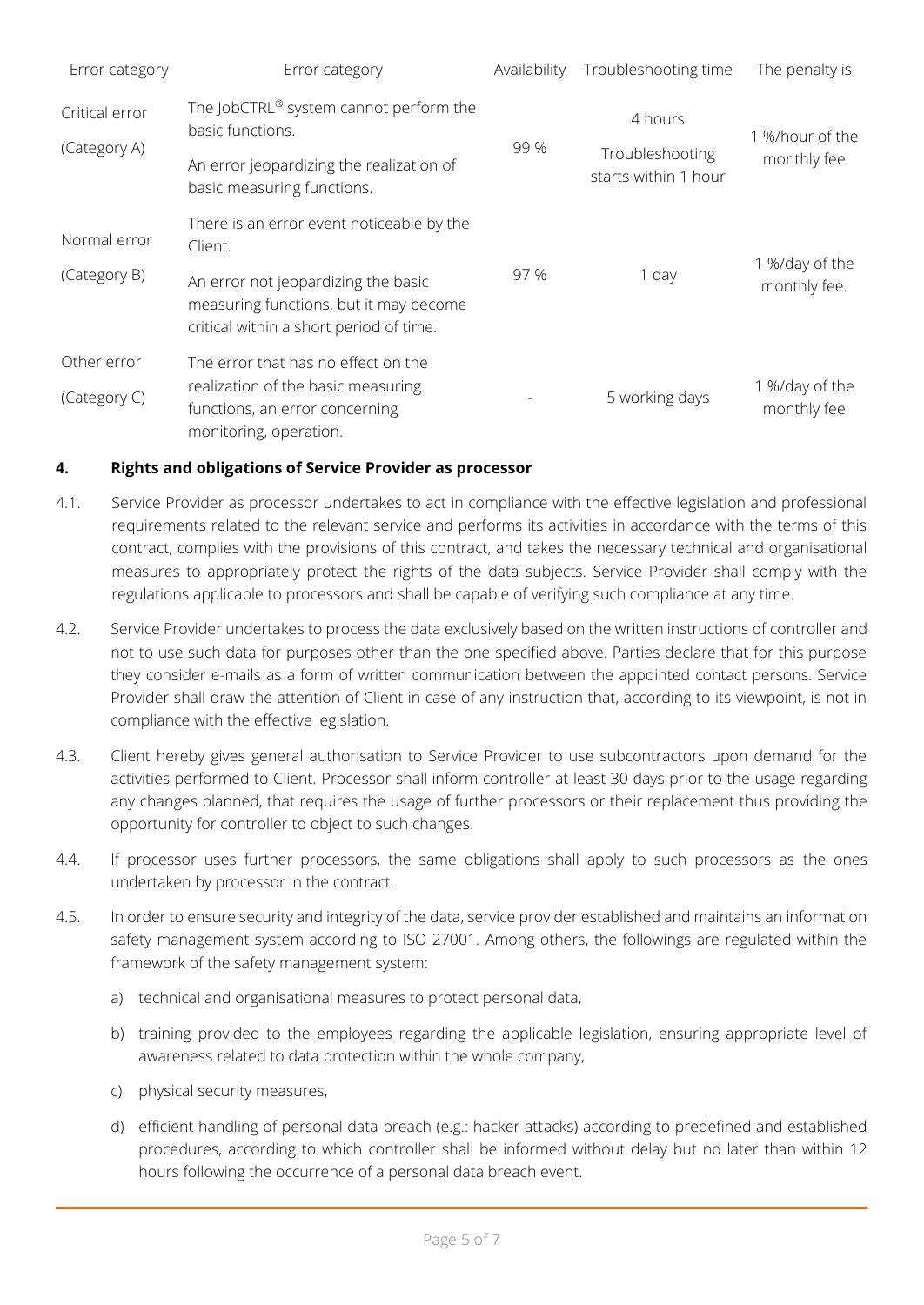4.6. Processor shall be liable for damages caused by processing only if processor failed to comply with the obligations specifically set out in the applicable legislation for processor or if processor ignored controller's legitimate instructions or acted contrary to them. In the event that both controller and processor are liable for the damages caused by processing, controller and processor shall be jointly and severally liable for the entire damage

# **5. Rights and obligations of the Client as controller**

- 5.1. Client, as controller shall be responsible for the data uploaded into the system and for the use of those. The controller of the data uploaded by Client or upon the request of Client by Service Provider shall at all times be the Client.
- 5.2. Client shall comply with the applicable legislation and as controller shall ensure that Service Provider effectively complies with the legislation applicable for processors.
- 5.3. Service Provider as processor shall provide all necessary support to ensure that controller can comply with the relevant requirements and guarantee the rights of the data subjects.
- 5.4. Service Provider as processor shall provide any information to controller that is required for controller to appropriately monitor the activity of processor, and exercise its right to perform audits, including the inspections carried out on the premises where processing is performed.

# **6. Term and termination of the agreement**

- 6.1. The present Agreement is concluded for an indefinite term.
- 6.2. Client shall be entitled to terminate the Agreement any time in writing.
- 6.3. Service Provider shall be entitled to terminate the Agreement with a 90-day notice period in writing.

# **7. Confidential information**

- 7.1. Parties undertake the obligation to consider any information and data acquired in relation to the performance of this contract, the data processed or the activity of the other Party as confidential, they ensure security of such data and extend this confidentiality obligation to its employees who have access to the relevant data during their work. If Processor uses the services of another Processor for specific processing activities performed on behalf of controller, Service Provider shall extend the confidentiality obligation to the employees of the subcontractor.
- 7.2. Parties shall uphold their undertaking concerning the Confidential Information without any time limitation following the termination of the Agreement as well.).
- 7.3. At the end of the processing activity based on the decision of controller processor shall erase all personal data in an unrecoverable manner or return such data to controller and erase any copy of them.

# **8. Contact**

8.1. In the framework of the present Agreement Parties shall maintain contact through their appointed Contact Persons and the communication channels specified below:

Service Provider Details:

|                  | Service Provider Details:   |
|------------------|-----------------------------|
| Company name:    | JobCTRL Informatikai Kft.   |
| Billing address: | 1118 Budapest, Rétköz u. 5. |
| VAT Number:      | 23029187-2-43               |